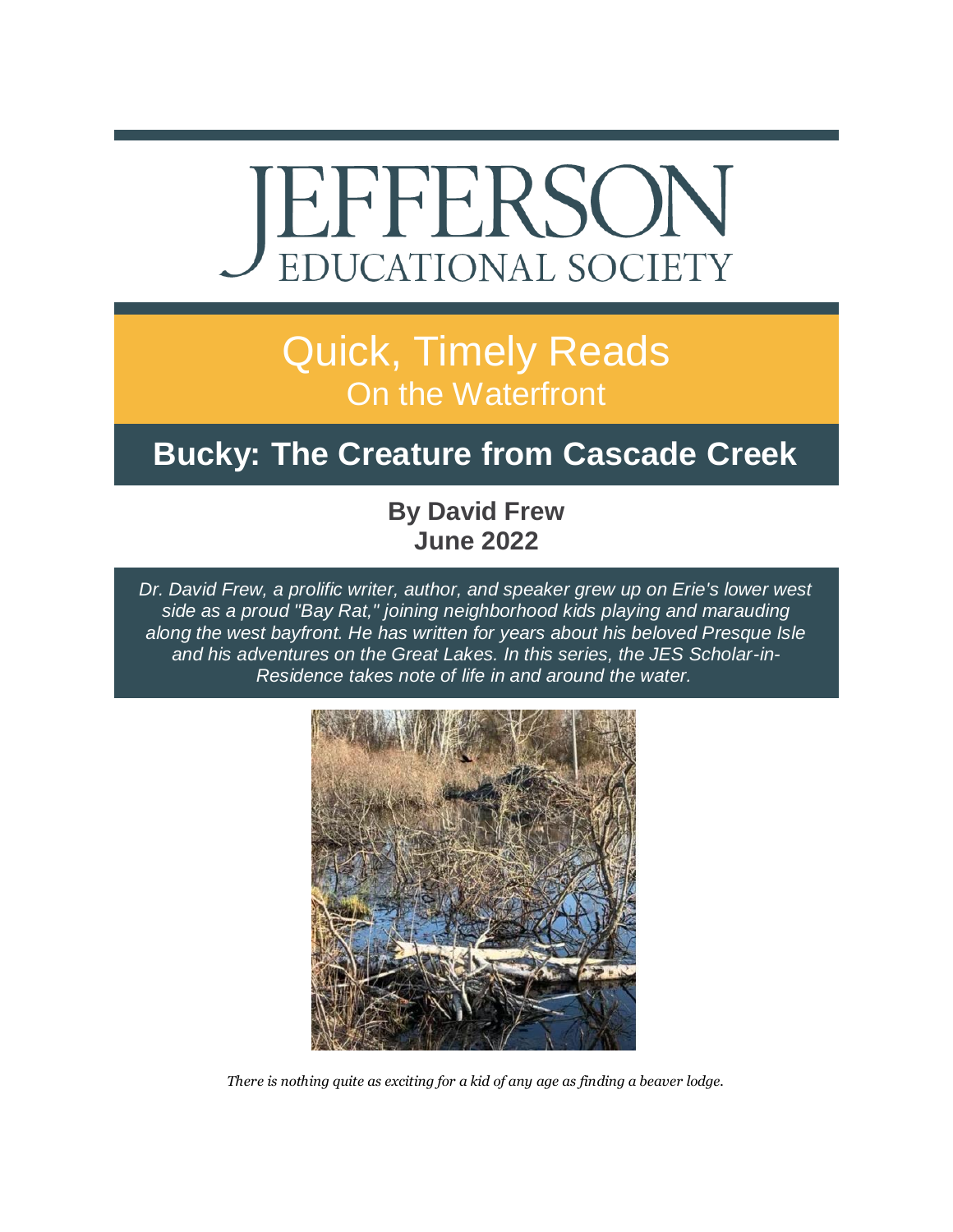We spent many happy hours wandering along the wilds of Cascade Creek. From the bridge that spanned the creek at the south end of the western Cascade Dock to Presque Isle Bay the fast-running waterway split into two distinct forks. We often wandered along both forks, catching garter snakes, crayfish, and other critters that made the creek their home. But our favorite creature was the beaver who lived halfway between the bridge and the bay. We first saw him one evening as we were heading home from fishing at the creek's outlet to the bay. He was swimming toward us while balancing several large branches. We followed him up the creek from the bay until we spotted his lodge and wondered why we had not recognized it before. It was partially obscured by its position at a bend in the waterway close to trees and brush where it blended in.

None of us wanted to admit it but we had learned about beavers and other aquatic critters when our parents introduced us to a book series by Thornton Burgess. Marketed as gentle children's bedtime reading, the Burgess books had opened a veritable universe of woodland and pond characters to our young minds. The star of the series was a muskrat, named Jerry. But he had a huge cast of supporting characters, including "Paddy the Beaver," a wise elder frog, a bunny, and more. Pond critters were perpetually working through conflicts in the Burgess stories, and in ways that reflected the positive value systems that our parents and teachers were trying to instill in us.

Barely hiding in the stories was an overly simplistic explanation of how pond animals lived and interacted. One lesson that we had all taken from the stories was how to tell the difference between Jerry the Muskrat and Paddy Beaver. Muskrats had skinny tails. And as much as we all resisted the temptation to quote from our early childhood bedtime stories, we recognized the Cascade Creek beaver by the size of his tail and by the distinct slapping sound that he made when we startled him, and he decided to submerge. We were "Big Jim" of Mutual of Omaha fame.

The first time that we saw him he was swimming into the creek from the bay while carrying several large sticks, he abandoned the sticks when he dove. Then after remaining, submerged for an astonishing length of time, his head popped to the surface, and he stared at us. He seemed really angry that we had disturbed his mission. So, we tried to be very still. After a few moments he swam back to his floating branches, gathered them up and continued into the creek.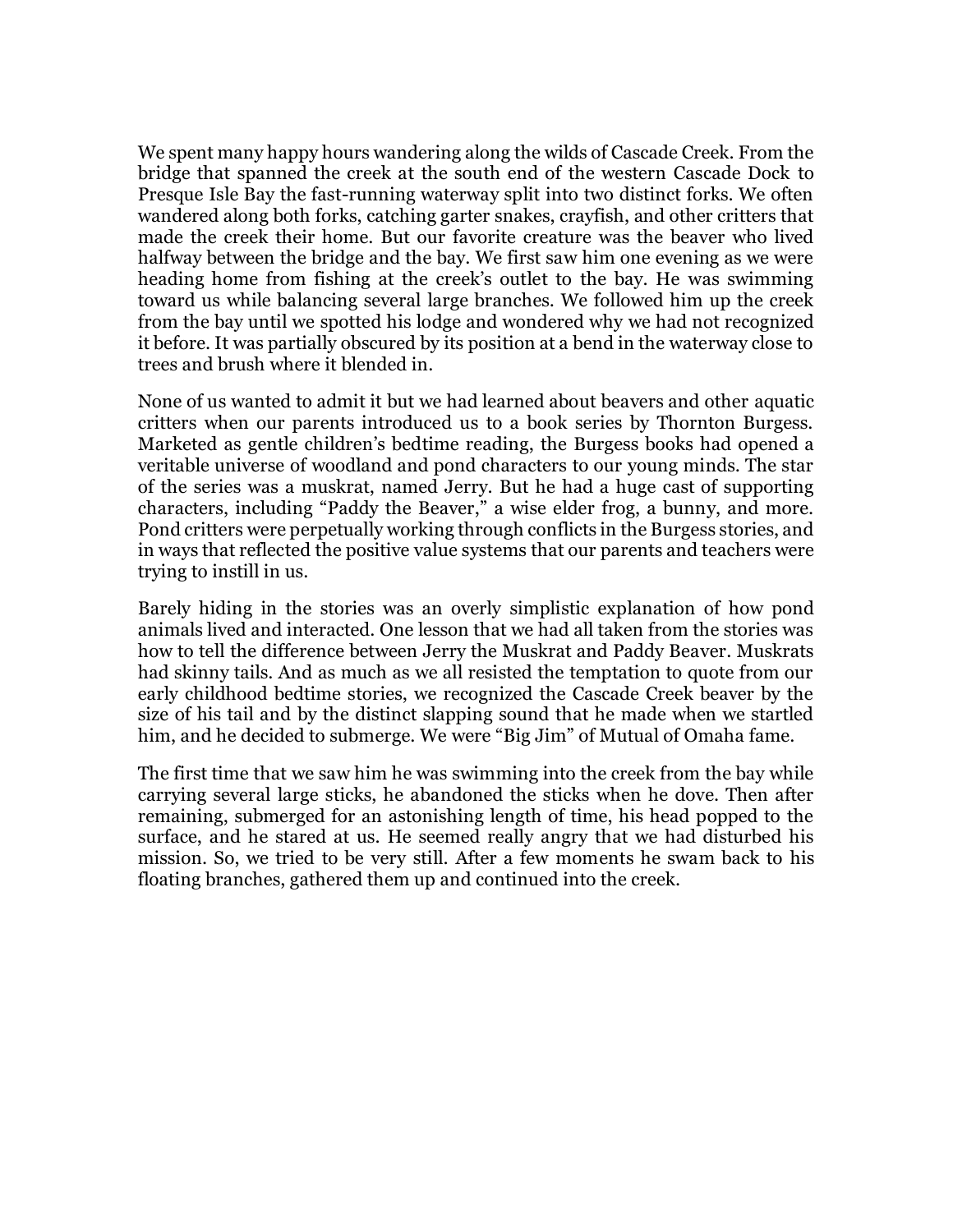

*While it was not exactly the kind of macho reading material that would help a Bay Rat seem tough, we had all read them.*



*One of Jerry Muskrat's regular pond associates was Paddy Beaver.*

We named our new creek friend "Bucky," instead of Paddy. We were way too "cool" to admit that we had read Thornton Burgess books, but we were totally familiar with America's famous spokes-beaver, "Bucky." Bucky Beaver dominated the commercial airways during the 1950s.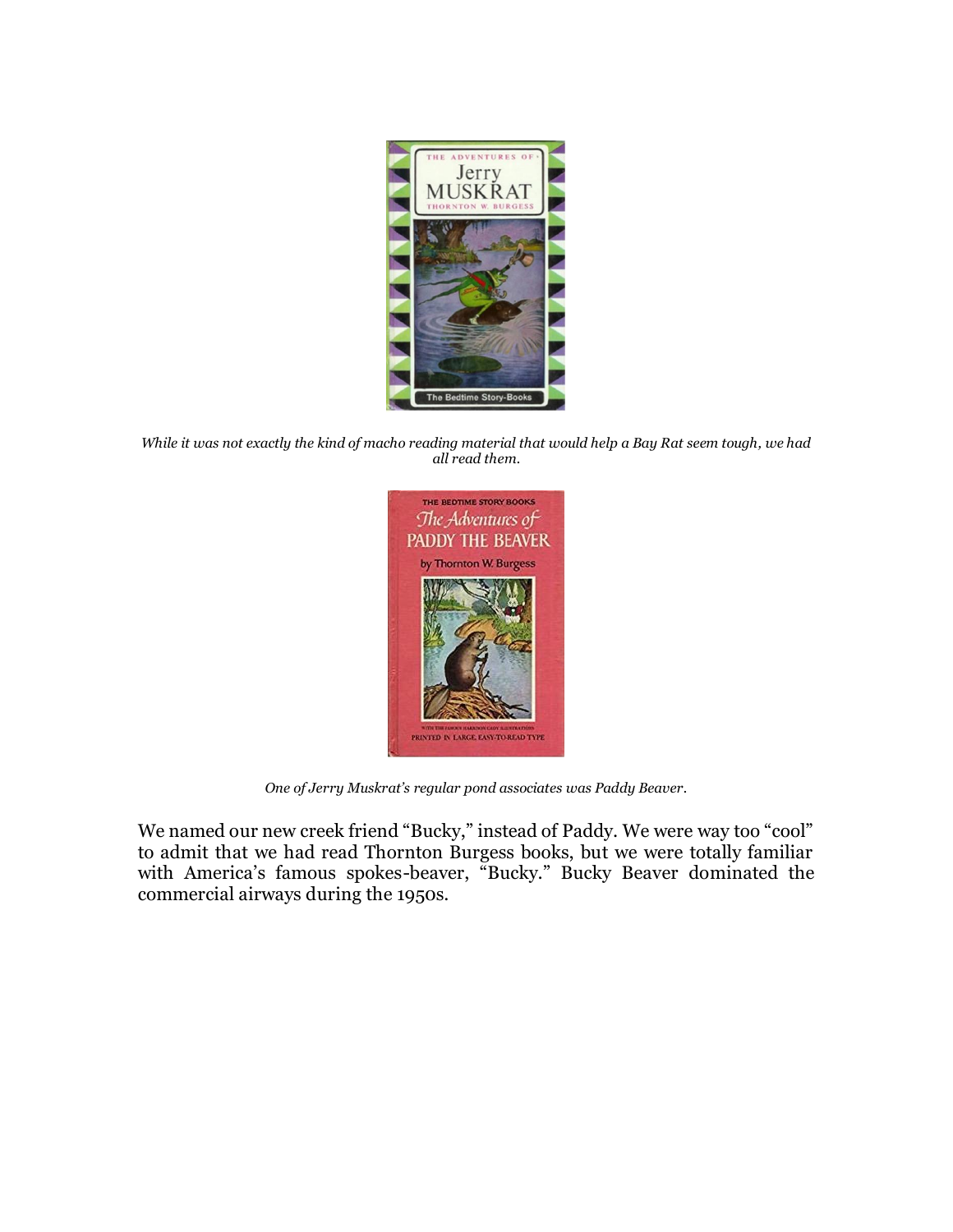

*"Brusha, brusha, brusha, Here's the new Ipana."* — The Ipana toothpaste jingle

While Ipana toothpaste had been a major brand sponsor on radio for decades and they had used Bucky Beaver sparingly as a spokes-animal, the popular new television ads that they launched during the 1950s were created by Disney Studios. Senior Mouseketeer Jimmy Dodd wrote and sang the catchy new advertising tune. The Ipana song was later touted as one of the best television jingles of all times.



*Jimmie Dodd (1910 to 1964), the emcee of the Mickey Mouse Club, wrote the Bucky Beaver jingle.*

When my family returned to Erie in 1970, I took my children to see Cascade Creek, where they were delighted to see "Bucky" swimming about and tending to his lodge. Was it the same beaver who had been there during the 1950s? Just maybe. Beavers regularly live well into their 20s!

**[Subscribe to JES Publications Emails!](https://r20.rs6.net/tn.jsp?f=001hfxdqjCwba44CiepBzZnC7HbMjdSuaQjCl56nnVnacu9S7KHHjkpWDMbMnWF1lN5JAijNZecZ3a81x71p5JqE5E-UpJ--iwgBPZeZlR80LVMDNw_vyrxjJHPvL5bGnt7FWZ8-yeiRkzlvHz4C6CXBVgGLPSmuHBqKtOWwbjj4_ax_oGdVIKT6GNI15tVdWasf0WAjCIwvAK8WM0mfoltOcmL8wu6AXKBbEZR9si1JmF5eSA9y6JWFsiCFpk7Y0e1DwEoiGMjpbcoqkWWqWN0VU5xQ37NwLcwy7xNK_8wYhGhYTyE1IyTwhtIdKyyPJayKDSxhfaqLujz1_dd-sE3pSF1my1v1uYT0LgHDpxpT9o=&c=u3Of90wW7nUKAjdbytnZGG01ZJrGO9YO3njGL_srrvSbUaZqd7CB8w==&ch=jLULcd1mz2j8jZxzsV8Iw_UHXRv7pP1Mpy8VGnL5WfSunIfCeqHHAQ==) [Subscribe to Book Notes Emails!](https://r20.rs6.net/tn.jsp?f=001hfxdqjCwba44CiepBzZnC7HbMjdSuaQjCl56nnVnacu9S7KHHjkpWDMbMnWF1lN594tSAEWm8PuJ26lW74z1zpsZXfJIoO6TvB3UUx5ZnuG3gpiOJXJiWiGYfkTnMdsOR5lCCdXUloUzVf2J_ffl96HR7AZ3raBZB638viiZCo-uKBl7Stz1-iAru-Dw2ZmsfcEMxLrdLOO07mWlE54kIHHh5IU3NExM_9RDioU_66kjIWCzJBG_WgsHGNXIJB1i7KcSAyjwpJuquWgKZCONwO1-d3ZVNFwHX7Qe0gkWfU5qEbkYu7QQg6V9jEkASxeszfxi5qnPTsymlXTxlbsggQEjTYIXfEyQmUjaHdrqlRA=&c=u3Of90wW7nUKAjdbytnZGG01ZJrGO9YO3njGL_srrvSbUaZqd7CB8w==&ch=jLULcd1mz2j8jZxzsV8Iw_UHXRv7pP1Mpy8VGnL5WfSunIfCeqHHAQ==)**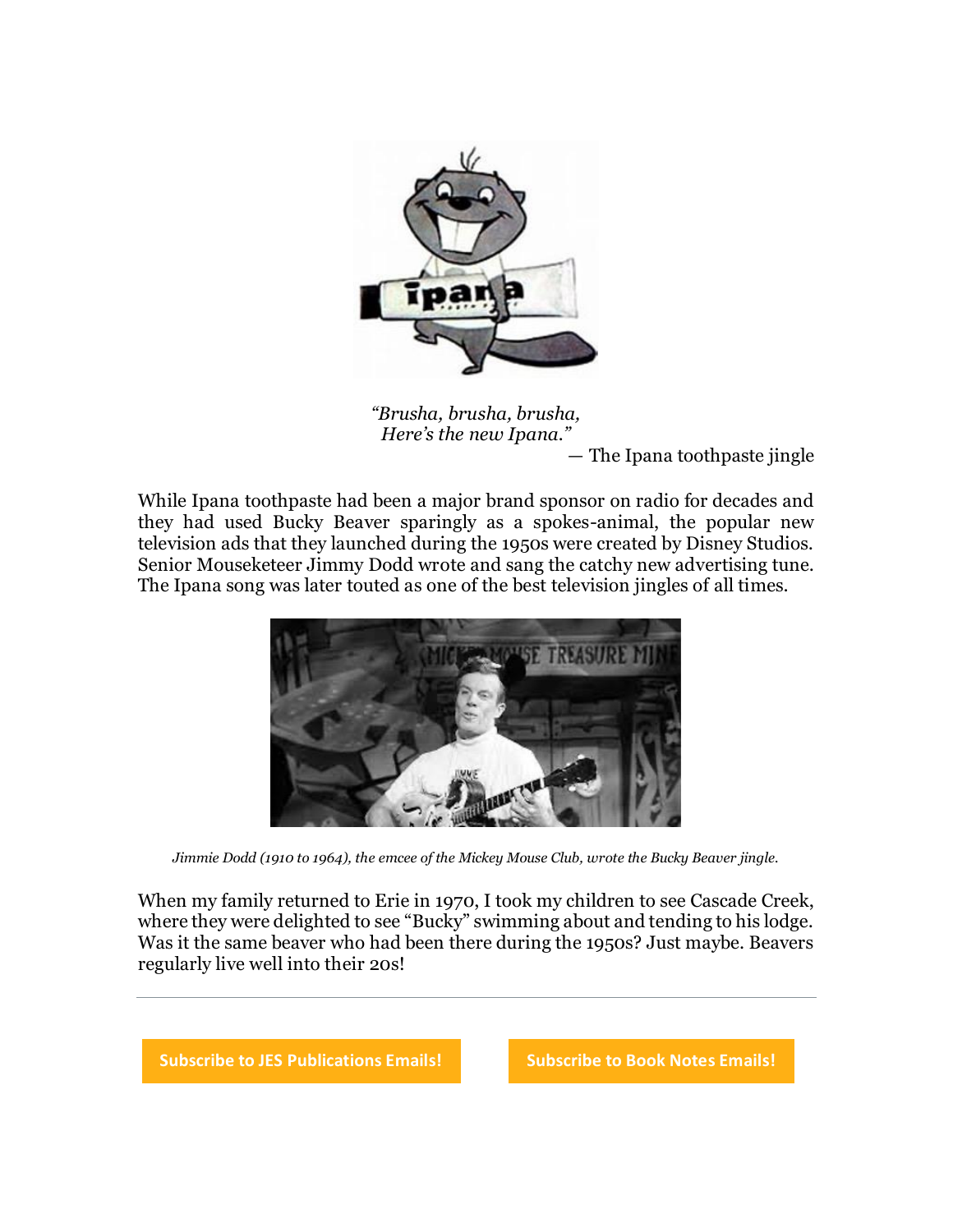#### *Accidental Paradise Available at TRECF!*

*Accidental Paradise by Dr. David Frew and Jerry Skrypzak* 



The beautiful book on Presque Isle published by authors David Frew and Jerry Skrypzak – "**Accidental Paradise: 13,000-Year History of Presque Isle**" – is on sale at the Tom Ridge Environmental Center's gift shop and through a special website, **[AccidentalParadise.com](https://r20.rs6.net/tn.jsp?f=001EIJ4bWInbAgZbfubFkRC6CJbiNPBnDNmlUevQbPeCp1CHyPy1PudVT_GBGMKCgQkI5_hxwzW8RAuM_JPgy-OW4cwbEtSpi2bXvIzjjPOzDvf5Za4YQ6DXvK7wLRR56asG7Ya4wMn-TbrCz2fsITPjg==&c=WAaU3N0-L4YGB3ynOn-kUkgM_yiuLjPWr84Za7eXf1C6hqLg9eYUwQ==&ch=CjD0a-KMcO9BAvzxTmthj-rGDyoqC43eKwiy7Xv9UvzdH29THLJyEw==)**.

The book, priced at **\$35 plus tax and shipping**, can be ordered now through the website sponsored by the TREC Foundation, **[AccidentalParadise.com](https://r20.rs6.net/tn.jsp?f=001EIJ4bWInbAgZbfubFkRC6CJbiNPBnDNmlUevQbPeCp1CHyPy1PudVSoSqIsYDhcA2SVqGDFbvwXgwDL8Czp1wjUocXtAllu6z186Q0Y8g_KhSkRdZX9w7zBMb3-ovne_jE0DF8YyX2sBzca0-7AbuWORKrz902cn9WpYIdN3_Ho=&c=WAaU3N0-L4YGB3ynOn-kUkgM_yiuLjPWr84Za7eXf1C6hqLg9eYUwQ==&ch=CjD0a-KMcO9BAvzxTmthj-rGDyoqC43eKwiy7Xv9UvzdH29THLJyEw==)**.

Presque Isle Gallery and Gifts on the main floor of TREC, located at **301 Peninsula Drive, Suite #2, Erie, PA 16505** will also handle sales *daily from 10 a.m. to 4 p.m.*

For more information, send an email to **[aperino@TRECF.org.](mailto:aperino@TRECF.org)**

To watch "Accidental Paradise: Stories Behind The Stories" click **[here](https://r20.rs6.net/tn.jsp?f=001EIJ4bWInbAgZbfubFkRC6CJbiNPBnDNmlUevQbPeCp1CHyPy1PudVSoSqIsYDhcADYmNoBPGxBZ1-4y1KleSguYPYDvB1zSMRerJBfcuaLH0e3z_VX77sufLH-MJ5RyfuLkHkTbnhg5-strVFZTtBg==&c=WAaU3N0-L4YGB3ynOn-kUkgM_yiuLjPWr84Za7eXf1C6hqLg9eYUwQ==&ch=CjD0a-KMcO9BAvzxTmthj-rGDyoqC43eKwiy7Xv9UvzdH29THLJyEw==)**.